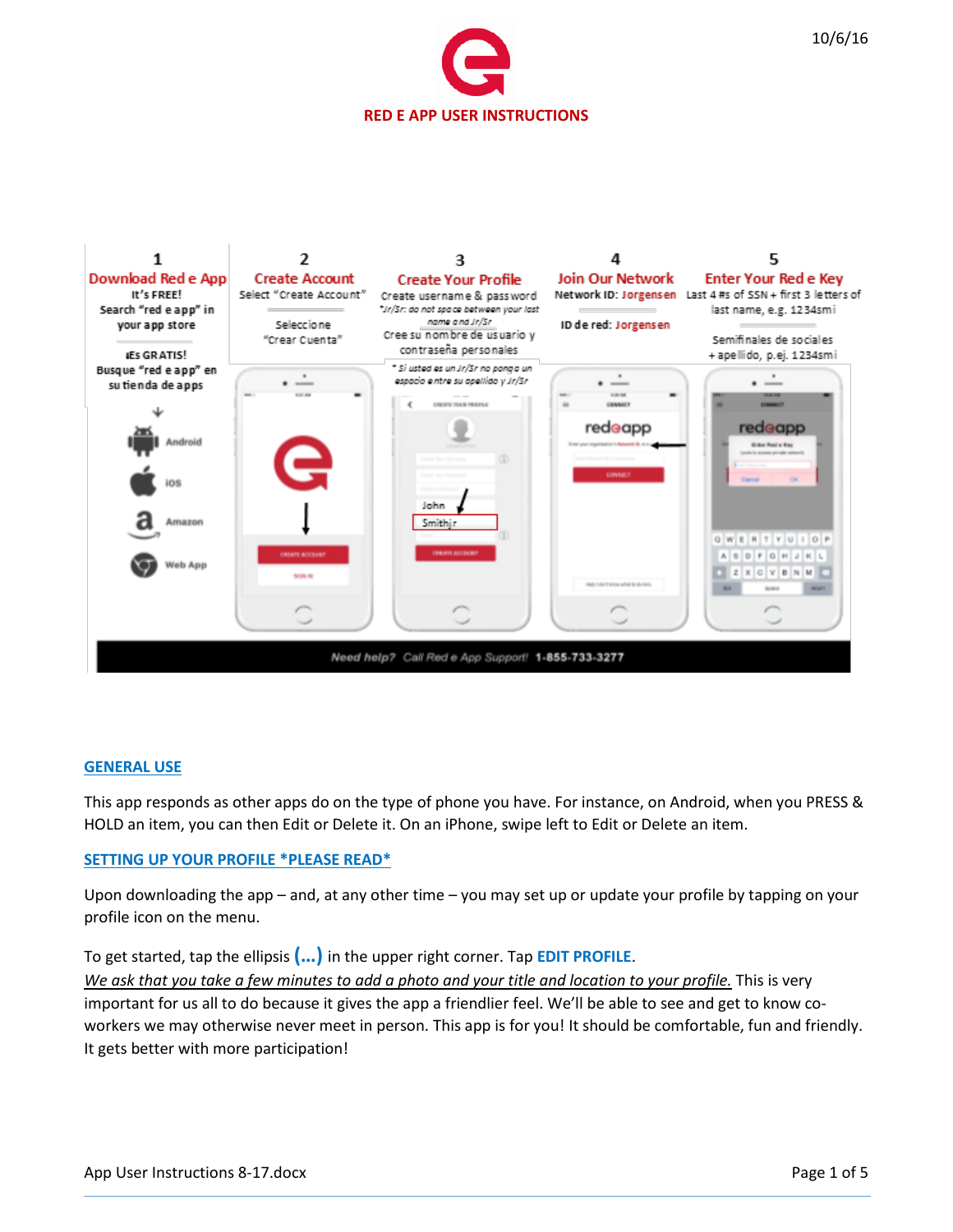# 10/6/16

### **ADDING CONTACTS**

Note: in order to add a person to your contact list, that person will have had to download Red e App.

**There's no search function in CONTACTS; you must know the person's user name**

There are two ways to add a contact; the easiest way is from **DIRECTORY** in the main menu. You may also use the **CONTACTS** option but, you have to know the person's username. The person must tell you what it is.

## **To add a CONTACT:**

Go to **DIRECTORY**.

Start entering the person's name.

*You will notice people start to appear and disappear in the list. Anyone who has downloaded the app will appear if they have the same letters in their name as the letters you are typing.*

If the person you want does not show up, they are not subscribed to the app. Remind them to download it!

When you find the person, tap **THEIR NAME IN THE LIST**. You'll be taken to their profile page.

Tap the  $\left| \frac{1}{\cdot} \right|$  in the upper right corner. You will be asked if you want to add that person to your contacts. Tap **OK.**

A contact request will be automatically sent. When the person accepts, he/she will show up in your **CONTACT** list.



 $\triangle$  Contacts  $\mathbf{P}$  Groups **C** Connect

> Content Files **Directory**

 $\times$  Roy Jorgensen Associates, Inc

### **GROUP MESSAGES**

There are two types of Groups: 1) those that have been set up at the Network level and 2) those you set up yourself. Here are the differences:

- **Network level groups** are based on specific projects and locations. There is one person who is able to address all members of that group; they are called "mobile notifiers."
	- $\circ$  Mobile notifiers will generally be project managers, supervisors and location admins.
	- $\circ$  To be a mobile notifier, you must be given permission through the Network Administrators (Paul or Beth)
	- $\circ$  At this level, when any of the group members reply to a message sent by the mobile notifier, all the other group members will see that response. (This reply all function can be turned off if needed.) *Only "official" groups set up through the Network admin portal with a mobile notifier will have the reply all function.*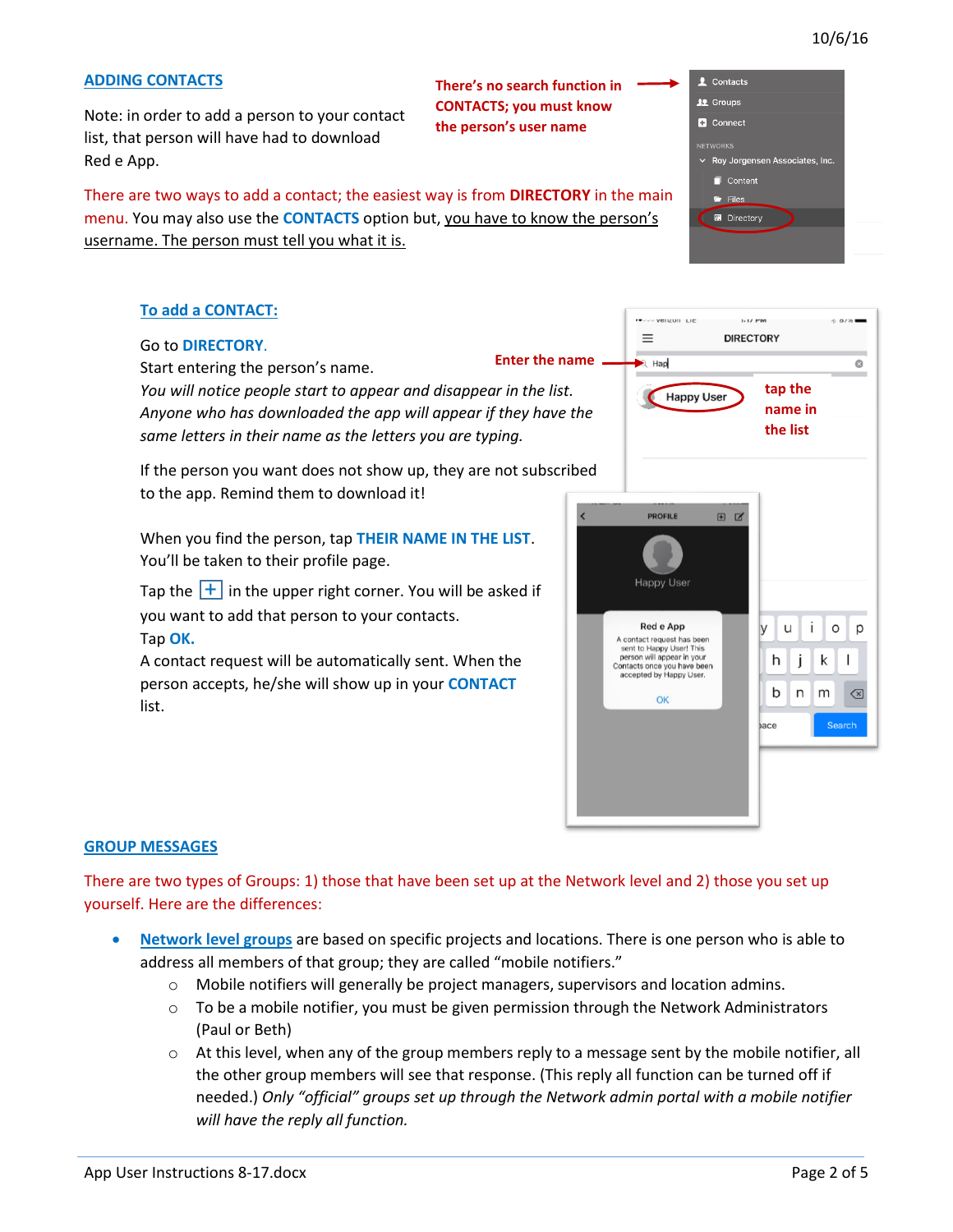- o You can identify a Network Level Group in your GROUP list by the Jorgensen logo icon. Personal groups that you set up can be given an icon of your choosing. Tap the head icon to choose a photo.
- **Personal groups** are those you create directly on your phone. They might be made up of people in your cubicle area, a group who's working on a project together department members. Because this is a group YOU create, when you send a message to the group members and someone replies, the other group members will NOT see others' replies. There is no reply all function for this type of group.

## **To create your own GROUPS:**

You must first have these people in your **CONTACTS** list; Go to **GROUPS** in the main menu.

Tap  $\pm$  in upper right corner.

Name your group and insert a description if you want one. Tap the **ADD/UPDATE MEMBERS** button; select your members from the **CONTACTS** list; tap **SAVE**.

Tap the head icon to choose a photo for your group.

**To make changes once a group is set**, go to **GROUPS** screen

on iPhone, swipe left; tap Edit or Delete, on Android, press & hold; tap Edit or Delete.

| or your                                            | Tap + to create                                   |  |
|----------------------------------------------------|---------------------------------------------------|--|
|                                                    | a group                                           |  |
| <b>VEH LOAFFE</b><br>≡                             | <b>HOV MM</b><br>$\overline{+}$<br><b>GROUPS</b>  |  |
| Buckeystown<br>$46 - 15$                           | <b>Network level</b>                              |  |
| IT department<br>想 2                               | ×.<br><b>Personal group</b>                       |  |
| <b>Test Group Planners</b><br>90.3                 |                                                   |  |
| <b>VEH LCUIT</b><br>く<br>Group Name<br>Description | $1.441$ $M1$<br>Save<br><b>ADD/UPDATE MEMBERS</b> |  |

## **SETTINGS**

Tap the **GEAR ICON 32** on the main menu to the right of your name.

- In this screen, you can **change your password, select your notification sound** and send yourself a test message.
- **Account Info**

You can change your user name here.

**•** Repeating Notifications

When a contact is set to repeating, a notification sound will repeat until you have read all messages from that contact.

**Support**

You can send a message to the Red e App support service here.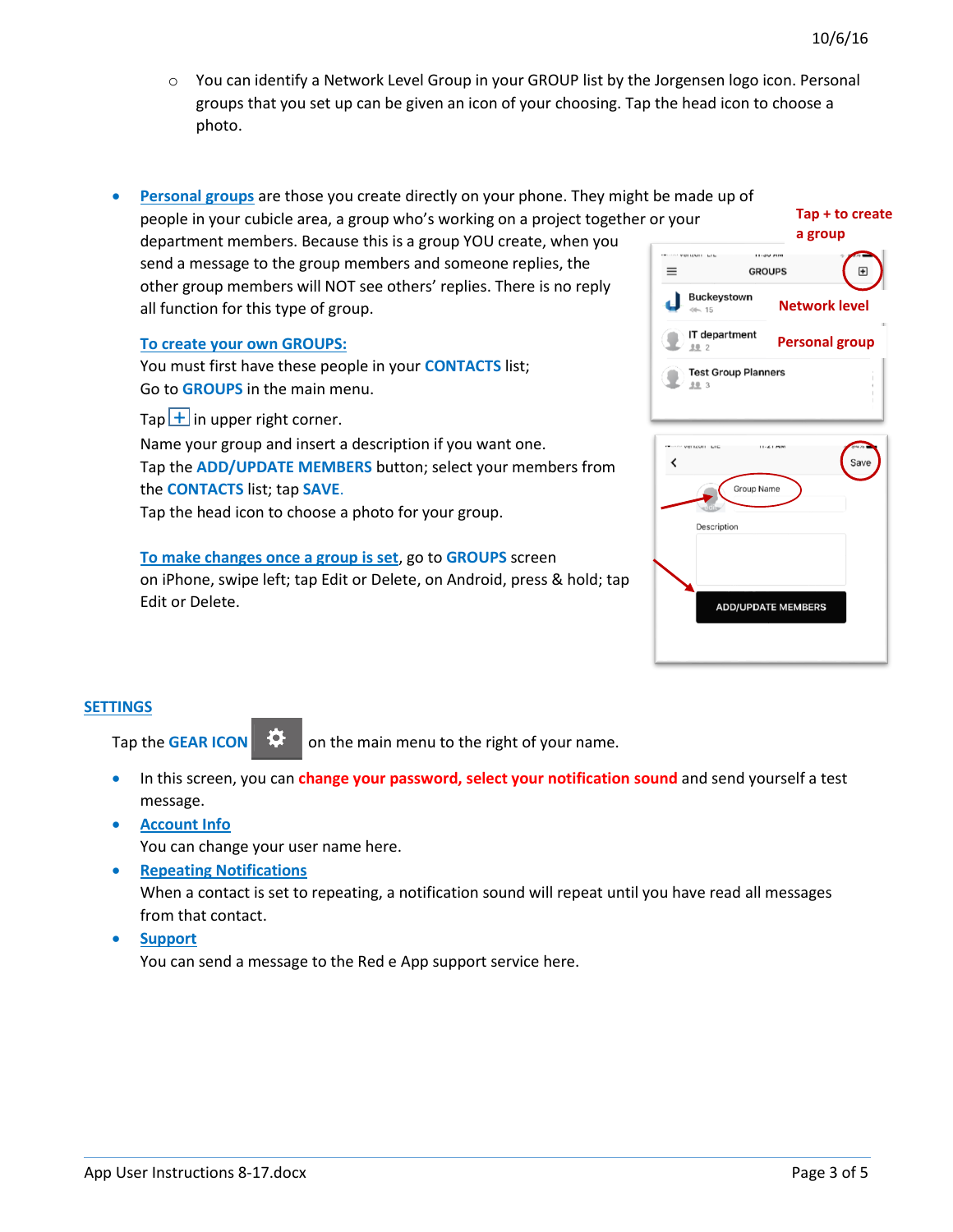## **FUNCTIONS ON A MOBILE DEVICE**



### **FUNCTIONS ON A STANDARD COMPUTER**

You can also access the app using Red E App's website: **WWW.redeapp.com.** Click **EMPLOYEE LOGIN** in the upper right corner of the homepage. Sign in with your **APP USERNAME** and **PASSWORD**. The **MENU** bar on the left side of the screen is the same as on your mobile device.

Advantages to using the app on a computer:

- Ease of typing a long message
- Looking at FILES and CONTENT information, at your leisure/at home on a larger screen
- Ability to send an attachment, i.e.: Word document, Excel spreadsheet etc.